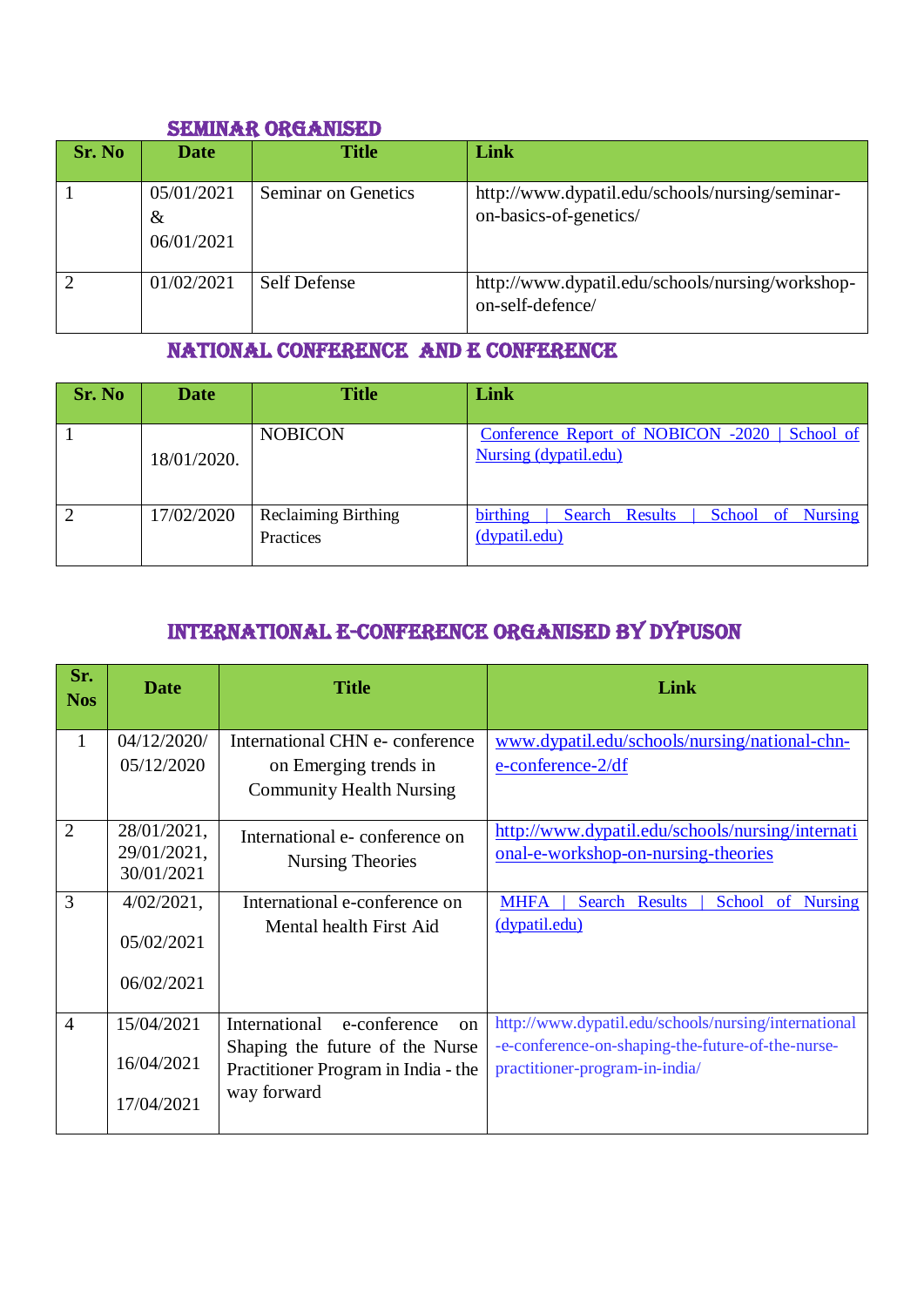# **National E- Conference**

### **WEBINAR Organized by d y Patil School of Nursing**

| S.No         | Date/time | <b>Title</b>                                                     | <b>Name of Speakers</b>                                                                                                                                                                                                                                                                                                                                                                                                                                                                                                                                                                                                                                                                                                                                                 | $\overline{\mathrm{Z}}$ oom link                                                                     | <b>Facebook link</b>                                                           |
|--------------|-----------|------------------------------------------------------------------|-------------------------------------------------------------------------------------------------------------------------------------------------------------------------------------------------------------------------------------------------------------------------------------------------------------------------------------------------------------------------------------------------------------------------------------------------------------------------------------------------------------------------------------------------------------------------------------------------------------------------------------------------------------------------------------------------------------------------------------------------------------------------|------------------------------------------------------------------------------------------------------|--------------------------------------------------------------------------------|
| $\mathbf{1}$ | 27/5/2020 | Get to know D<br>Y Patil College<br>of Nursing<br>$4pm - 5.30pm$ | 1. Mrs. Mankumari Mistry-<br>(Vice principal, D.Y.Patil<br>School Of Nursing.)<br>2. Mrs. Shalini Abraham<br>(Ass. Professor D.Y Patil<br>School of Nursing)<br>3. Mrs Nisha Mane<br>(Asst. Professor D.Y Patil<br>School of Nursing)<br>4. Mrs. Ann Maria Thomas<br>(Asst. Professor D.Y Patil<br>School of Nursing)<br>5. Mrs. Supriya Mane<br>(Tutor D.Y Patil School of<br>Nursing)<br>6. Ms. Deepa G Reddy<br>(Asst. Professor D.Y Patil<br>School of Nursing)<br>7. Ms. Vidya A Nair<br>(Asst. Professor D.Y Patil<br>School of Nursing)<br>8. Ms. Swati Chavan<br>(Asst. Professor D.Y Patil<br>School of Nursing)<br>9. Mr. Prasad Kanwade<br>(Tutor D.Y Patil School of<br>Nursing)<br>10. Ms. Charisma<br>Chandekar<br>(Tutor D.Y Patil School of<br>Nursing) | https://us02web.<br>zoom.us/j/92997<br>083354<br>Meeting ID: 929<br>9708 3354<br>Password:<br>397231 | https://www.faceboo<br>k.com/Admissionsat<br>dypu/videos/263270<br>7836978228/ |
| 2.           | 12/6/2020 | Life on<br>campus $@$<br>school of<br>nursing<br>$2pm-3$ pm      | 1. Ms.Rubina Ansari -<br>(M.Sc Nursing Students<br>2. Ms. Elcharis Ann Joseph<br>(B.Sc. Nursing Student)<br>3. Ms. Karma Omu Lama -<br>(B.Sc. Nursing Student)<br>4. Ms. Siddhi MaKar -<br>(B.Sc. Nursing Student)<br>5. Mr. Abhishek Mishra -<br>(B.Sc Nursing Student)<br>6. Mr. Vivek Gangurde -                                                                                                                                                                                                                                                                                                                                                                                                                                                                     | https://zoom.us/j<br>/96075789721<br>Password:<br>996179                                             | https://www.facebook.<br>com/watch/?v=928767<br>874252103                      |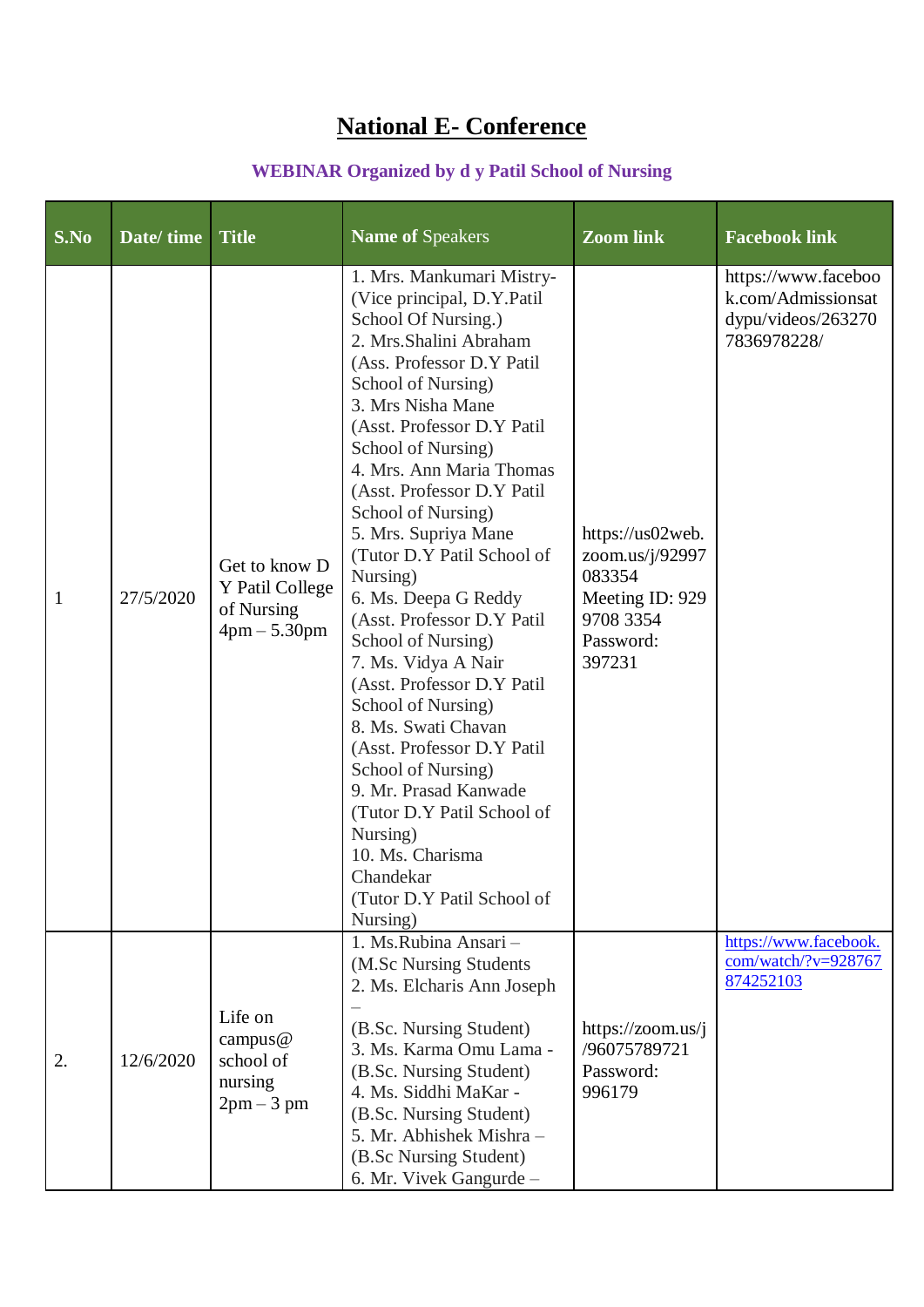|                |           |              | (B.Sc Nursing Student)           |                  |                                           |
|----------------|-----------|--------------|----------------------------------|------------------|-------------------------------------------|
|                |           |              | 7. Mr. Adnan Khan -              |                  |                                           |
|                |           |              | (B.Sc. Nursing Student)          |                  |                                           |
|                |           |              | 1. Ms. Nita Duri                 |                  |                                           |
|                |           |              |                                  |                  | https://www.faceboo<br>k.com/Admissionsat |
|                |           |              | (Sr. Staff Nurse, Sir. JJ        |                  |                                           |
|                |           |              | Group of Hospital clinical       |                  | dypu/videos/919330                        |
|                |           |              | side PICU.)                      |                  | 571868132/                                |
|                |           |              | 2. Ms. Denita Jacob              |                  |                                           |
|                |           |              | (Critical care Nurse, Cork       |                  |                                           |
|                |           |              | University Hospital, Cork        |                  |                                           |
|                |           |              | Ireland)                         |                  |                                           |
|                |           |              | 3. Ms. Ishwinder kaur,           | https://us02web. |                                           |
|                |           |              | (Staff Nurse in Lilavati         | zoom.us/j/81703  |                                           |
|                |           | Alumni Talks | Hoapital Mumbai)                 | 388587           |                                           |
| 3.             | 26/6/2020 | $2pm-3pm$    | 4. Ms. Ravita Bajwa              | Meeting ID: 817  |                                           |
|                |           |              | (Sr. Staff Nurse of              | 0338 8587        |                                           |
|                |           |              | Emergency Department Dr.         | Password:        |                                           |
|                |           |              | D.Y Patil Hospital and           | 416936           |                                           |
|                |           |              | research center)                 |                  |                                           |
|                |           |              | 5. Ms. TanmayeeTodankar          |                  |                                           |
|                |           |              | (Staff Nurse In Breach           |                  |                                           |
|                |           |              | candy Hospital, Mumai).          |                  |                                           |
|                |           |              | 6. Mr. Salim Nasar Bate          |                  |                                           |
|                |           |              | (Accident and emergency          |                  |                                           |
|                |           |              | Nurse, Postiuncusa               |                  |                                           |
|                |           |              | university Hospital Ireland)     |                  |                                           |
|                |           |              | 1. Dr(Mrs.)Rathi                 |                  | https://www.facebook.                     |
|                |           |              | alachandran                      |                  | com/Admissionsatdyp                       |
|                |           |              | (Assistant Director General      |                  | u/videos/17907680377                      |
|                |           |              | (Nursing) MOHFW,                 |                  | $14040$ ?app=fbl                          |
|                |           |              | Government of India).            |                  |                                           |
|                |           |              | 2. Shreedevi Balachandran        |                  |                                           |
|                |           |              | (Faculty, Sultan Qaboos          |                  |                                           |
|                |           |              | university, Oman)                | https://us02web. |                                           |
|                |           |              | 3. Dr. Sailaxmi Gandhi           | zoom.us/j/86594  |                                           |
|                |           | Image of     | (Additional Professor and        | 564600           |                                           |
| $\overline{4}$ | 15/7/2020 | nursing      | head, Department of              | Meeting ID: 865  |                                           |
|                |           | $2pm-3$ pm   | Nursing, Nursing                 | 9456 4600        |                                           |
|                |           |              | Consultant in the                | Password:        |                                           |
|                |           |              | Psychiatric Rehabilitation       | 588217           |                                           |
|                |           |              | services and amo,, Adult         |                  |                                           |
|                |           |              | Psychiatry).                     |                  |                                           |
|                |           |              | 4. Dr. Swati Rane                |                  |                                           |
|                |           |              | (Founder of Seva Shakti,         |                  |                                           |
|                |           |              | Health Care Consulting,          |                  |                                           |
|                |           |              | Vice president, clinical         |                  |                                           |
|                |           |              | <b>Nursing Research Society)</b> |                  |                                           |
|                |           |              | 1. Ms. Saroj Shinde              | https://us02web. | https://www.facebook.                     |
| 5              | 20/7/20   | Image of     | (Ex-Nursing Superintendent       | zoom.us/j/82761  | com/Admissionsatdyp                       |
|                |           | Midwife &    | Umarjee Hospital, Pune)          | 232853           |                                           |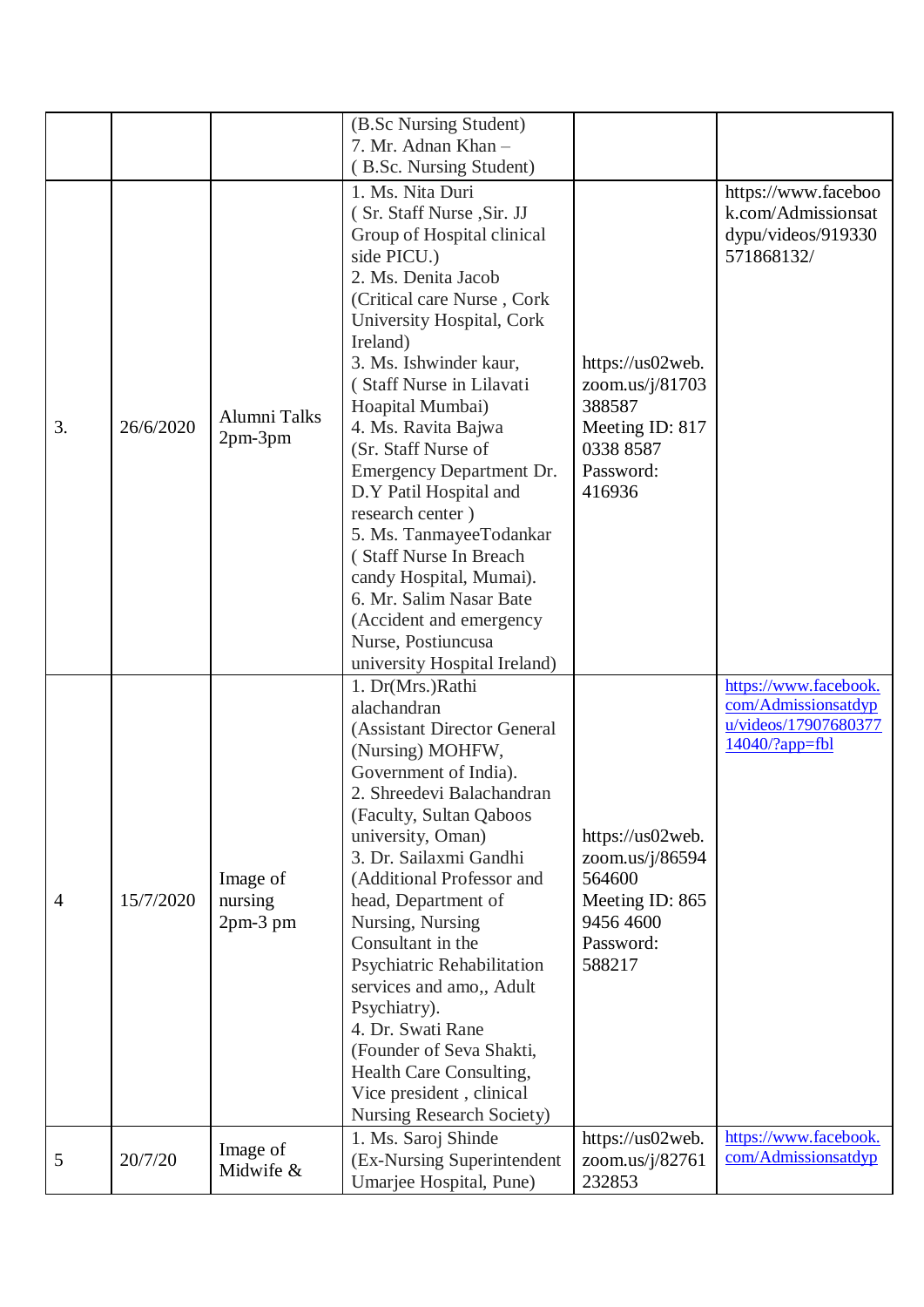|   |         | scope of<br>midwifery<br>$2pm - 4pm$                | 2. Ms. Indie Kaur<br>(Director Of Midwifery at<br>Fernandez hospital<br>Hydrabad).<br>3. Mrs. Pravina S<br>Mahadalkar<br>(Prof. HOD, Of Obstetrics<br>and Gynecology Nursing,<br>Bharati vidyapeeth Of<br>Nursing Pune).<br>4. Dr. Christy Simpson<br>(Principal College of<br>Nursing Christian Institute<br>of health Sciences and<br>research, Dimapur<br>Nagaland)                                                                                                                                                                                                                                       | Meeting ID: 827<br>6123 2853<br>Password:<br>594113                                                  | u/videos/21872746598<br>$1853/?app=fb1$                                                  |
|---|---------|-----------------------------------------------------|--------------------------------------------------------------------------------------------------------------------------------------------------------------------------------------------------------------------------------------------------------------------------------------------------------------------------------------------------------------------------------------------------------------------------------------------------------------------------------------------------------------------------------------------------------------------------------------------------------------|------------------------------------------------------------------------------------------------------|------------------------------------------------------------------------------------------|
| 6 | 25/7/20 | Scope of<br>nursing<br>4.30pm - 6.30<br>pm          | 1. Dr. Selva Titus Chacko<br>(Dean & professor in<br>Nursing College, Gulf<br>Medical University Ajman,<br>UAE)<br>2. Dr. Leah Macaden<br>(Sr. Leader & Senior Fellow<br>of the UK Higher Education<br>Academy Dept of Nursing<br>and Midwifery, University<br>of highlands and island,<br>Inverness Scotland)<br>3. Dr Latha. R<br>(Joint Director Of Nursing)<br>Education, (Rtd) Director of<br>Medical Education Kerala)<br>4. Dr. Roy K George<br>(National President, TNAI,<br>Academic Director, Baby<br>Memorial hospital&<br>principal, Baby Memorial<br>College Of Nursing,<br>kozhikode, Kerala). | https://zoom.us/j<br>/93103449556<br>Meeting ID: 931<br>0344 9556<br>Passcode:<br>580434             | https://www.facebook.<br>com/Admissionsatdyp<br>u/videos/59044972834<br>$1252$ /?app=fbl |
| 7 | 29/7/20 | Ethical<br>migration<br>$9 \text{ am} - 12$<br>noon | 1. Dr. Agnes Therady<br>(PhD, MSN, MBA,<br>FACHE, NEA- BC, RN.<br>Vice President & chief<br>Nursing officer, Franciscan<br>Health).<br>2. Dr. Kavita Bhalekar<br>(R.N, PhD(N), MBA, in<br><b>Health Management from</b><br>Geneva Nursing School.<br>Nursing Director, Abu,                                                                                                                                                                                                                                                                                                                                  | https://us02web.<br>zoom.us/j/84053<br>157860<br>Meeting ID: 840<br>5315 7860<br>Passcode:<br>244243 | https://www.facebook.<br>com/Admissionsatdyp<br>u/videos/70986073652<br>$7356/?app=fb1$  |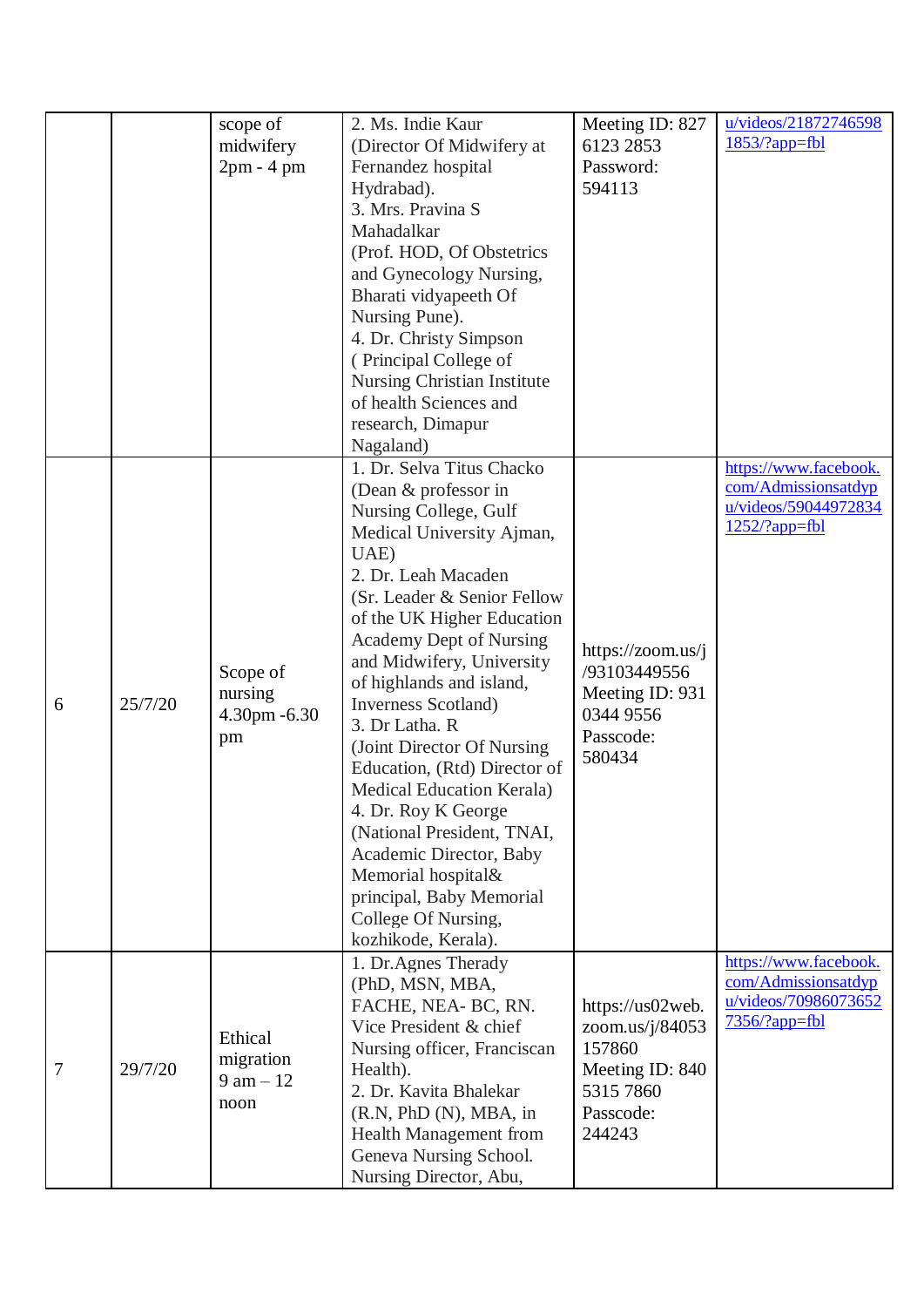|   |        |                                                                                          | Dhabi, cluster at NMC<br>Specialty Hospital, UAE.)<br>3. Mrs Rajeswari Muppiddi<br>(M.SC, RN, MBA, (HCS))<br>Associate Professor. Apollo<br>college of Nursing,<br>Hyderabad, President,<br>TNAI, Telangana State)<br>4. Dr. Naresh Bhati<br>(B. Pharma, BAMS, MD<br>Ayurveda) Director, WOE).                                                                                                                                                                                                                                                                                       |                                                                                                      |                                                                                          |
|---|--------|------------------------------------------------------------------------------------------|--------------------------------------------------------------------------------------------------------------------------------------------------------------------------------------------------------------------------------------------------------------------------------------------------------------------------------------------------------------------------------------------------------------------------------------------------------------------------------------------------------------------------------------------------------------------------------------|------------------------------------------------------------------------------------------------------|------------------------------------------------------------------------------------------|
| 8 | 4/8/20 | <b>Nursing</b><br>empowerment<br>to lead quality<br>management<br>system<br>2pm- 4.30 pm | 1. Mrs. Gracy Mathai<br>(RN RM, MHRDM, SIX<br>SIGMA GREEN BELT.<br>Principal Assessor - NABH<br>chief Executive Officer<br><b>Baby Memorial Hospital</b><br>Kozhikode, Kerala).<br>2. Ms. Lavina Lall<br>M. SC. Nursing, RN<br>RM, MBA (Total Quality<br>Management)<br>Manager - Administration<br>head of Quality, Patient<br>experience and process<br>excellence Fortis Hospital-<br>Mulund.)<br>3. Ms. Pearl Cruz<br>(M.Sc. Nursing, RN RM,<br><b>SIX SIGMA GREEN</b><br>BELT. Principal assessor -<br>NABH Chief & Quality.<br>Sr H.N Reliance foundation<br>hospital, Mumbai. | https://us02web.<br>zoom.us/j/84958<br>350320<br>Meeting ID:<br>84958350320<br>Passcode:<br>772683   | https://www.facebook.<br>com/Admissionsatdyp<br>u/videos/57873188280<br>3176/?app=fbl    |
| 9 | 8/8/20 | Empowering<br>nurses with<br>Information<br>technology                                   | 1. Dr. Anita Bella Collins<br>(Training specialist, Rory<br>Meyer's college of nursing.<br>New York University. USA.<br>2. Ms. Deepti P Sawant<br>(Masters in Hospital<br>Administration, TISS.<br>Lead Product associate,<br>Athena Health, Tata<br>institute of Social Science,<br>Pune.)<br>3. Ms. Surupa Chakrabarti<br>(Public Health Specialist,<br>triple master in nursing, Sr.<br><b>Implementation Specialist,</b>                                                                                                                                                         | https://us02web.<br>zoom.us/j/89045<br>713232<br>Meeting ID: 890<br>4571 3232<br>Passcode:<br>390662 | https://www.facebook.<br>com/Admissionsatdyp<br>u/videos/66076411146<br>$0032$ /?app=fbl |